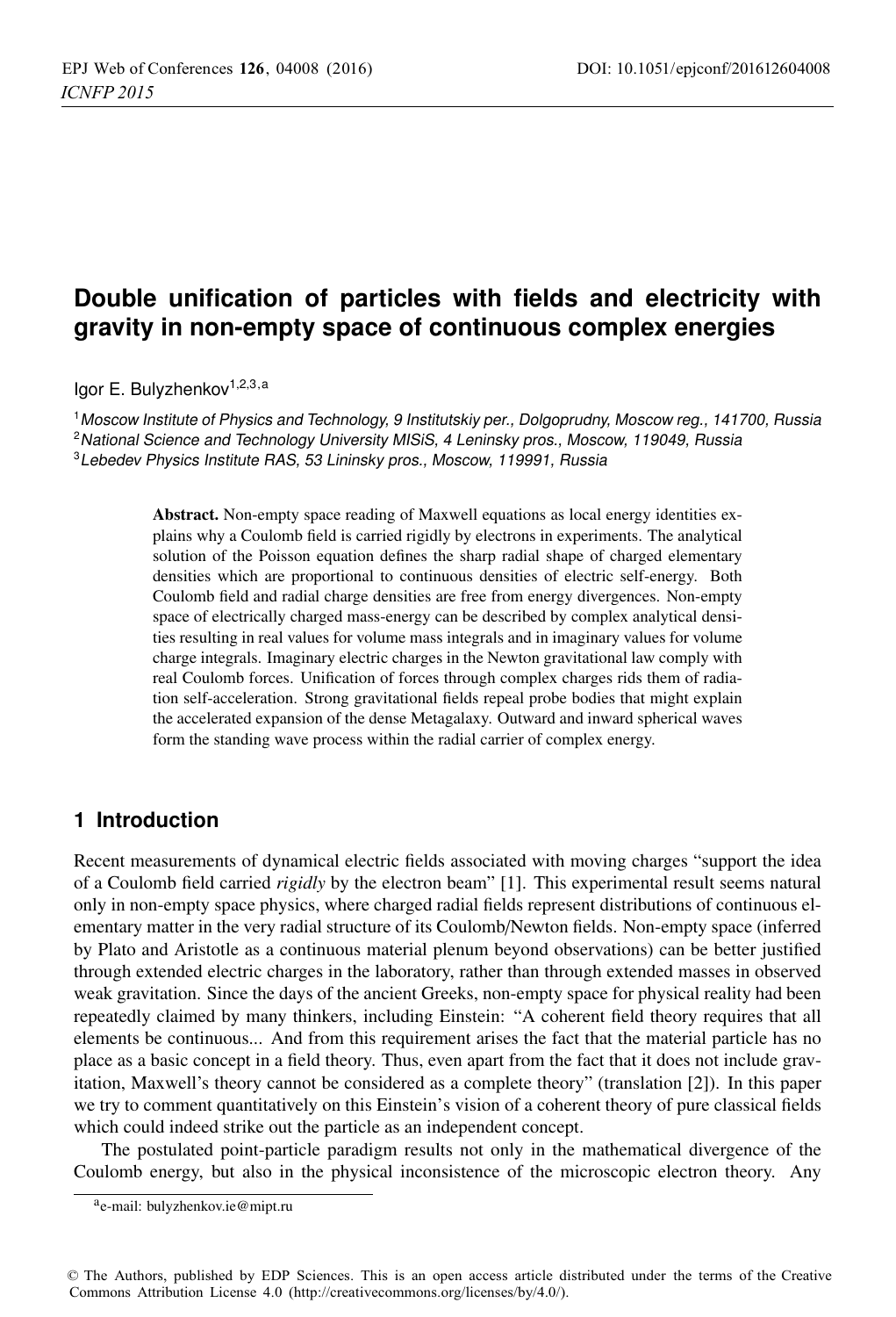

Figure 1. Empty space and point particles vs non-empty space physics of radial energy carries

point source in the microscopic Maxwell-Lorentz equations may be considered as "an attempt which we have called intellectually unsatisfying" according to De Broglie [3]. Einstein also criticized his 1915 field equation for the point gravitational source: "it resembles a building with one wing built of resplendent marble and the other built of cheap wood" (translation [2]). The Dirac delta-operator formalism for the point charge seems a provisional modeling of physical reality until local analytical charge-field relations can be finally proposed for Maxwell's electrodynamics and Einstein's gravitation. Recall that modern researchers postulate point matter (resulting in metric singularities) from daily observations, but not from analytical mathematics or logic. The latter had lead Aristotle (after Plato's aether and material forms) to the conclusion that space is to be a continuous material plenum without empty regions (material bodied cannot be placed to such empty regions without logical inconsistencies). Non-dual physical reality of non-empty space with extremely low and extremely high mass-energy densities provides the same observations in practice as the dual (massive particle + massless field) physical model, but keeps metric solutions free from singularities (see comments on the Figure 1). Indeed, the scalar Ricci curvature  $R = q^{\mu\nu}R_{\mu\nu}$  is proportional to a scalar mass density in non-empty 3-space and, therefore,  $R \neq 0$  in all space-time points. From here, static metric in non-dual reality of inhomogeneous mass-energy densities is to be defined by a zero Einstein curvature  $R_o^o - R/2 = 0$ , rather than by a zero Ricci curvature  $R_o^o = 0$  for the conventional dual model in question.

As to non-empty space for the electromagnetic domain, a continuously distributed elementary charge was reasonably inferred by Mie in order to derive properties of charges from properties of fields (and potentials) and to overcome the energy divergence flaw in the Coulomb field center. Regretfully, in 1912-1913 and later the 'Theory der Matter' [4] had not found the appropriate (logarithmic) post-Coulomb potential for strong fields. And the promising non-empty space concept had not been justified before the mathematical era of quantum non-locality. The formal probabilities for the delta-operator 'dice' in the same empty space arena postponed the search of rigorous analytical solutions for Mie's nonlocal matter. In 1984 Schwinger intuitively proposed [5] to extend the point classical electron by the exponential radial distribution like in the Yukawa field potential. However, the annoying problem of the unphysical point source and the Coulomb energy divergence are still unresolved satisfactorily within the trustful mathematical formalism of classical fields. These permanent challenges of contemporary theoretical and mathematical physics may be considered as a motivation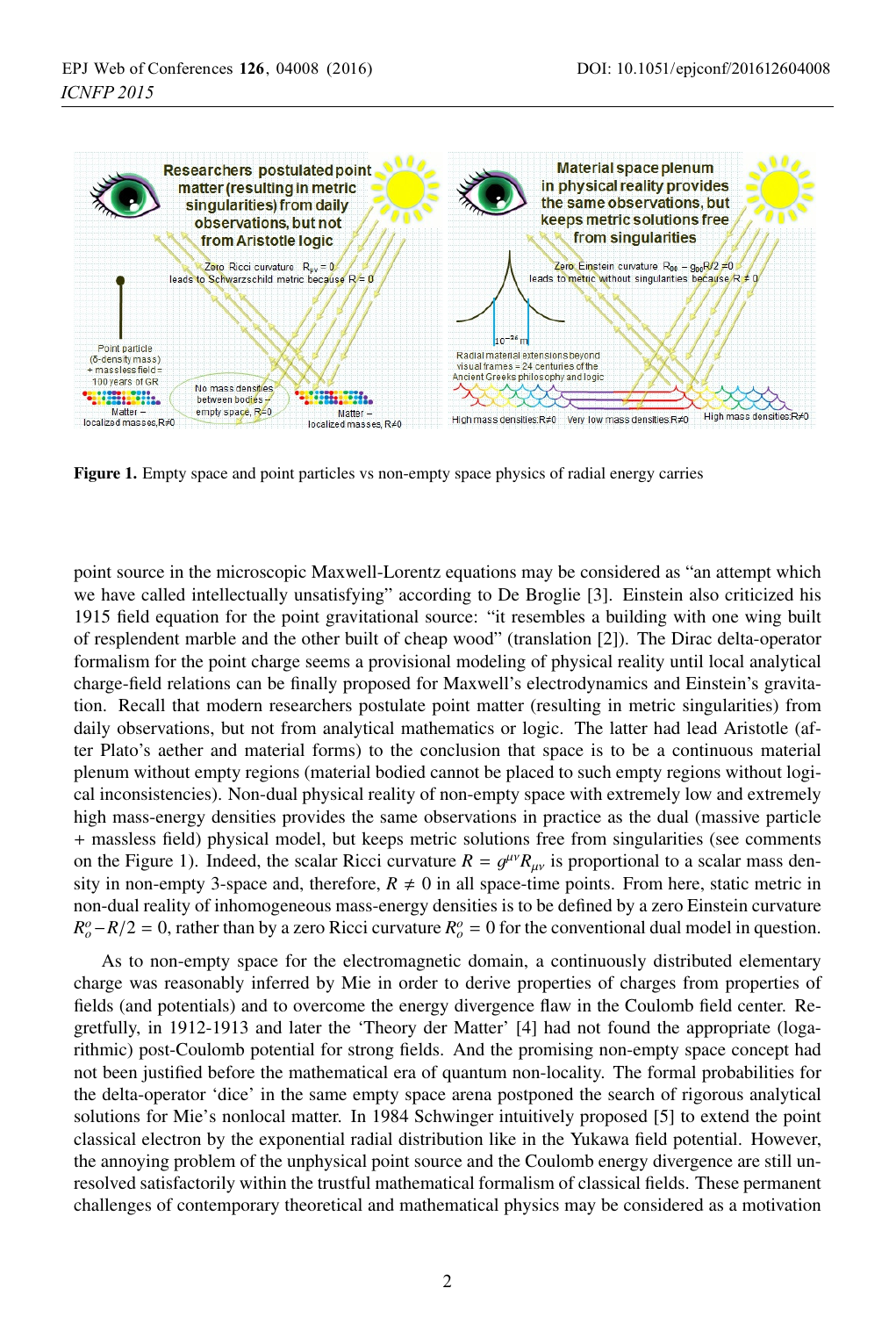for our reinforcement of Mie and Schwinger nonlocal (astro)particle by the continuous radial density over the infinite world volume or the entire Universe.

#### **2 Radial densities of imaginary electric charges**

Let us revisit classical electromagnetic equations regarding coherent solutions for a distributed particle and its field. By following Mie, we assume that it is possible to relate analytically electric,  $\vec{d}(x)$ , and magnetic,  $b(x)$ , field intensities in the Maxwell-Lorentz equations [6],

$$
\begin{cases}\n\begin{aligned}\n\frac{d}{dt}\vec{u} \cdot \vec{d}(\mathbf{x},t) &= 4\pi\rho(\mathbf{x},t) \\
\frac{d}{dt}\vec{v} \cdot \vec{b}(\mathbf{x},t) &= 0 \\
c \cdot \frac{d}{dt}\vec{b}(\mathbf{x},t) &= 4\pi\rho(\mathbf{x},t)\vec{v} + \partial_t\vec{d}(\mathbf{x},t) \\
\frac{d}{dt}\vec{b}(\mathbf{x},t) &= -\partial_t\vec{b}(\mathbf{x},t),\n\end{aligned}\n\end{cases}\n\tag{1}
$$

to the local charge,  $\rho(\mathbf{x}, t)$ , and current,  $\rho(\mathbf{x}, t)\vec{v}$ , densities of the extended electron. Contrary to Lorentz, the electron's charge distribution was not postulated by Mie within a microscopic spatial volume (electron's fields were assigned by Lorentz to charge-free regions or to the supposed empty space around charges). The mathematical equation *div*  $\vec{d}(\mathbf{x}, t) = 4\pi \rho(\mathbf{x}, t)$  can be rigorously resolved under the non-empty space assumption by admitting that the elementary charge and its field coexist together in all space points x of the infinite Universe. In other words, we tend to maintain the idea of Mie (and Einstein) that the elementary electric (and gravitational) charge is to be integrated into its spatial field structure with instantaneous local relations between scalar functions  $\rho(\mathbf{x}, t)$  and  $\vec{d}(\mathbf{x}, t) \cdot \vec{d}(\mathbf{x}, t)$ . Then locally paired, *rigid* motion of Coulomb radial fields and electron's radial shapes can maintain the precision experiment [1] as a direct justification of the non-empty space paradigm for physical reality.

The mass density  $m_0n(r)$  of the distributed radial electron with the analytical density  $n(r)$  possesses the same active mass-energy density as the passive mass-energy of electron's gravitational field (due to the Principle of Equivalence). Similarly, the charge density  $\rho(r) = qn(r)$  of the same electron should possess a self-energy density which is to be equal to the Coulomb field energy density. Therefore, the passive charge density of the extended particle is to be proportional to the active field energy density

$$
\rho(\mathbf{x},t) = [\pm \vec{d}(\mathbf{x},t)]^2 / 4\pi \varphi_o \tag{2}
$$

in the rest frame of reference. Such physical relations between Coulomb's field intensity  $\vec{d}(\mathbf{x}, t)$  and particle's density  $\rho(\mathbf{x}, t)$  can be expected [7] among correct solutions to Maxwell's equations if the Einstein Principle of Equivalence works for electricity. Moreover, the electric charge *q*, with selfenergy  $q\phi$ <sub>o</sub>, and its density  $\rho$ , with self-energy density  $\rho\phi$ <sub>o</sub>, has the energy nature under the universal potential  $\varphi$ <sub>*o*</sub> = *const* like a mass has the energy nature due to  $E = mc^2$ . Maxwell-Lorentz's equations can be equally discussed as for electric currents with the electric density  $\rho$  as well as for energy flows with the electric energy density  $\rho\varphi$ . In general, electric self-energy  $E_q = q\varphi$  of the charge q should be added to the mechanical self-energy  $E_m = mc^2$  of a charged body.

One can say that EM energy flows with their natural conservations/dissipations are more fundamental for unification of electrodynamics and thermodynamics than electric currents with the well defined conservation of charges but ill-defined dissipation notions. Anyway, classical electrodynamics can fluently employ the charge self-energy (justified so far only in quantum electrodynamics) in Mie's non-empty space with material fields. Recall, that these fields can represent continuous particlecharges. The delta-operator description of localized charges, say on separated capacitor's plates, can also introduce the electrostatic energy of such point charges in addition to the equal amount of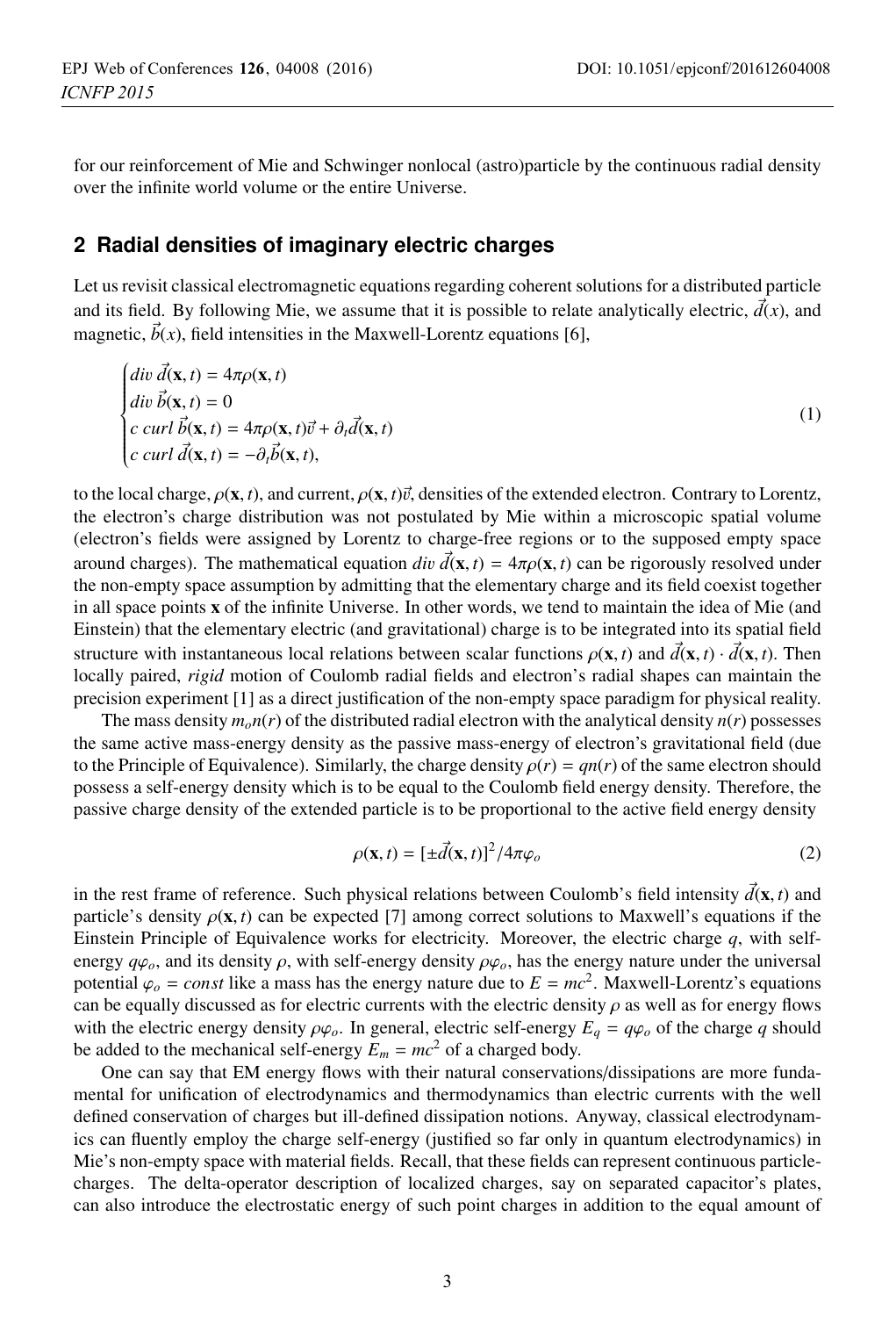their Coulomb field energy (separated spatially from such point charges). Contrary to diverging selfenergies of point particles, self-energy of the spatially distributed charge can be finite and can be described through analytical densities with the clear physical meaning.

The local equality of the charge energy density,  $\rho\varphi$ <sub>o</sub>, and the Coulomb field energy density,  $\frac{d^2}{4\pi}$ , assumes finite electrostatic energy integrals of an elementary continuous carrier of electricity,

$$
\int \frac{d^2(\mathbf{x},t)}{4\pi} dv = \varphi_o \int \rho(\mathbf{x},t) dv \equiv \varphi_o q \neq \infty.
$$
 (3)

This divergence-free energy distributions for a continuous elementary carrier 'at rest' ( $\vec{v} = \vec{b} = 0$ )<br>complies with  $\vec{d}(\vec{r}) = 4\pi o(\vec{r})$  under exact radial solutions for field and charge densities complies with  $div \, d(r) = 4\pi \rho(r)$  under exact radial solutions for field and charge densities,

$$
\begin{cases}\n\vec{d}(r) = q\hat{\mathbf{r}}/r(r+r_o), \\
\rho(r) = qr_o/4\pi r^2(r+r_o)^2,\n\end{cases}
$$
\n(4)

where the particle's density  $n(r) = r_o/4\pi r^2 (r + r_o)^2$  in non-empty space replicates the Dirac operator<br>density  $\delta(r)$  under the empty space approximation of reality. The exact solutions (4) match the finite density  $\delta(r)$  under the empty space approximation of reality. The exact solutions (4) match the finite balance of electric energy (3) and rids Maxwell electrodynamics of the Coulomb energy divergence. Notice that the extended classical particle in (4) is distributed over macro and mega scales (as well as over Planck scales and the quantum microworld) that denies the localized particle.

The field flux of the radial charge distribution  $\rho(r)$  depends on a selected radius R for a Gaussian sphere,

$$
4\pi R^2 \hat{\mathbf{r}} \vec{d}(R) \equiv q(R) = \int_0^R \rho(r) 4\pi r^2 dr = \int_0^R \frac{q(\infty) r_o dr}{(r + r_o)^2} = q(\infty) \frac{R}{R + r_o},
$$
(5)

where the complex parameter  $r<sub>o</sub>$  defines the half-charge scale  $|r<sub>o</sub>|$  for the infinite spatial (astro)distribution (4) of the total charge  $q \equiv q(\infty)$ . In other words, any non-zero value  $r_o \neq 0$  unavoidably results in the global astrodistribution of the elementary charge over the entire Universe. Therefore, the non-point Maxwell electron (4) cannot be localized in principle within the microscopic (and even macroscopic) volume assumed in the Lorentz model. The classical charge density is rigidly bound with the electric field energy density,  $\rho \propto d^2$ . The equivalent charge and its field counter-flows<br>of imaginary electric energies fill non-empty world space continuously together with collinear (residof imaginary electric energies fill non-empty world space continuously together with collinear (residual) co-flows of real mass-energies within the elementary radial carrier [7]. The exact mathematical solution (4) to the classical field equations (1) admits the global material overlap of all elementary charges and rejects the empty space simplification of reality through separated fields and particles.

One can use imagine numbers for the 'negative' elementary charge of the electron,  $\int \rho(\mathbf{x}, t) dv \equiv$ <br>*i.*  $\int$ <sup>2</sup>  $\int$ <sup>2</sup>  $\int$ <sup>2</sup>  $\int$ <sup>2</sup>  $\int$ <sup>2</sup>  $\int$ <sup>2</sup>  $\int$ <sup>2</sup>  $\int$ <sup>2</sup>  $\int$ <sup>2</sup>  $\int$ <sup>2</sup>  $\int$ <sup>2</sup>  $\int$ <sup>2</sup>  $\int$ <sup>2</sup>  $\int$ <sup>2</sup>  $\int$ <sup></sup> *q* ≡ *ie* ⇒ −*ie<sub>o</sub>*. The charge self-potential  $\varphi_o$  ≡  $E_q/q = q/r_o = c^2/\sqrt{G}$  we defined via the light speed<br>limit a end the Covendish sonstant G. The similar shares to spetial scale ratio  $\sqrt{G}$  w/x =  $c^2/\sqrt{G}$ limit *c* and the Cavendish constant *G*. The similar charge to spatial scale ratio,  $\sqrt{G}m/r_m = c^2/\sqrt{G}$ , arises in gravitation of continuous masses [7], where  $mc^2 \equiv \sqrt{G}m\varphi_o$  is the body relativistic energy.<br>We keep the fundamental potential  $\varphi_c = c^2/\sqrt{G} - 3.48 \times 10^{27}$  S tat $V = 1.04 \times 10^{27}$  V for self-energies We keep the fundamental potential  $\varphi_o \equiv c^2 / \sqrt{G} = 3.48 \times 10^{27} S t \alpha t V = 1.04 \times 10^{27} V$  for self-energies of both mechanical and electric charges of both mechanical and electric charges,

$$
E = (\sqrt{G}m + q)\varphi_o = mc^2 + ieG^{-1/2}c^2,
$$
\n(6)

in order to extend the Einstein mechanical formula on electricity.

Despite the electron possesses in (6) only imaginary electric energy  $(-i \cdot 1, 04 \times 10^{24} \text{KeV}$  of the imaginary charge  $q = -ie_0$ ) next to 511 *KeV* of the real mechanical energy, paired interactions of imaginary electric charges correspond to real Coulomb forces and to real interaction energies.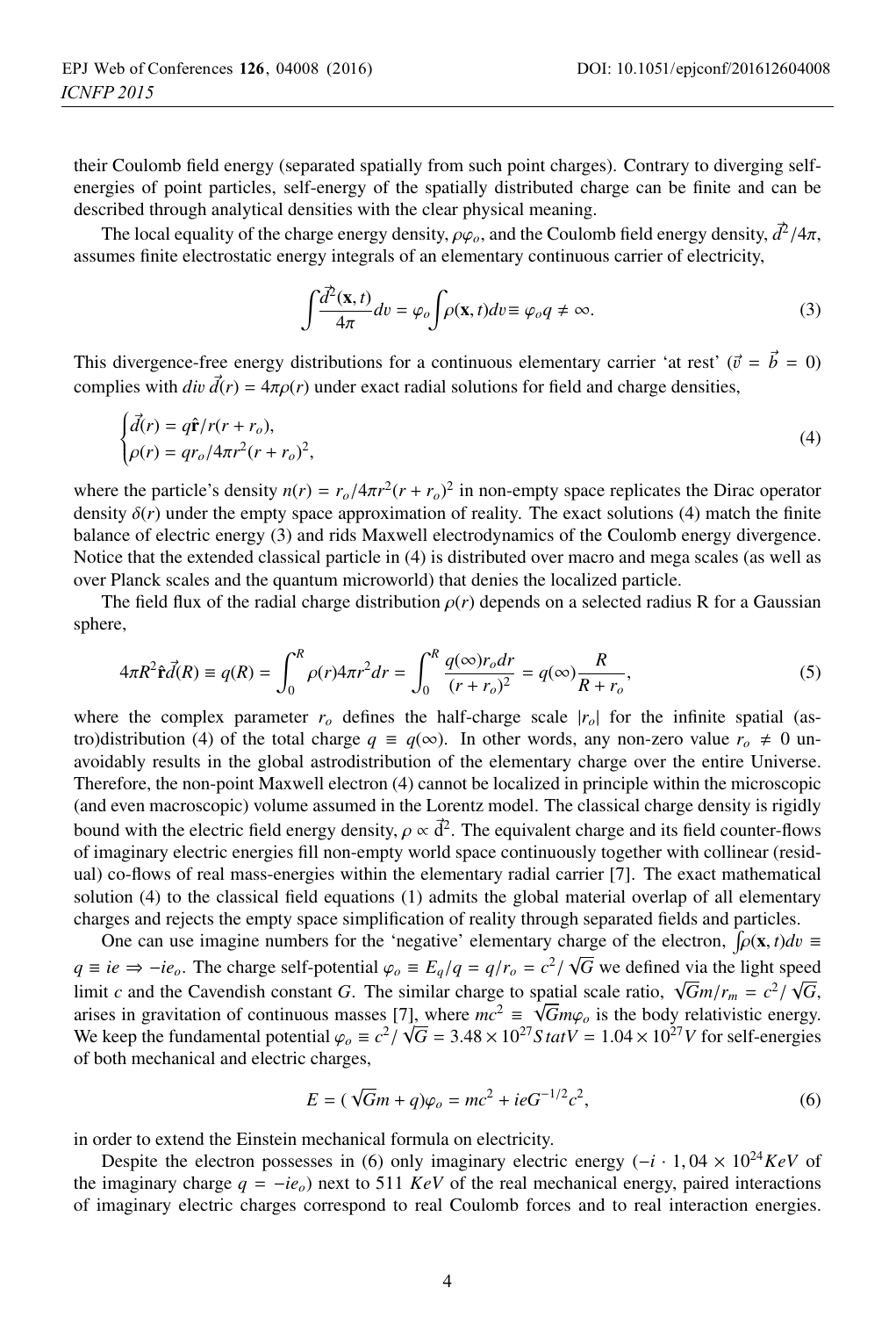Contrary to an electric charge defined in real numbers, like the inertial mass, the imaginary electric charge exhibits a correct direction of the radiation self-force, which is proportional to  $q^2 = -e^2 < 0$ .<br>
Illtimately unified densities of gravito-mechanic and electric charges can be described in complex Ultimately, unified densities of gravito-mechanic and electric charges can be described in complex functions. Real integrals over spatial densities provide masses of energy carriers, imaginary integrals - electric charges.

#### **3 Logarithmic strong field potential for complex energy carriers**

The strong-field potential  $W(x) = -\varphi_0 \ln[1 + \sqrt{G}M/|x|\varphi_0]$  of the gravitational charge  $\sqrt{G}M$  could be introduced [7] for interaction with other gravitational charges  $\sqrt{G}m$ . This radial potential for static introduced [7] for interaction with other gravitational charges  $\sqrt{Gm}$ . This radial potential for static gravitational fields matches zero Einstein curvature,  $G^o_\rho \equiv R^o_\rho - R/2 = 0$ , and the flat-space subinterval,<br>(*o*  $a^{-1} = a \cdot \partial dx^i dx^j = \delta \cdot dx^i dx^j$  in the relativistic four-interval:  $(g_{oi}g_{oj}g_{oo}^{-1} - g_{ij})dx^{i}dx^{j} = \delta_{ij}dx^{i}dx^{j}$ , in the relativistic four-interval:

$$
ds^{2} = \frac{c^{2}dt^{2}}{(1 + \sqrt{G}M/r\varphi_{o})^{2}} - dr^{2} - r^{2}d\theta^{2} - r^{2}\sin\theta^{2}d\phi^{2}
$$
 (7)

The mechanical self-energy  $\varphi_o \sqrt{Gm} = mc^2$  of the charge  $\sqrt{Gm}$  arises to compensate the inte-<br>self-action of these charge densities  $\varphi_o(x) = \nabla^2 W(x)/4\pi = mr / 4\pi x^2(r + |x|)^2$  in its negative gral self-action of these charge densities  $\rho_m(\mathbf{x}) = \nabla^2 W(\mathbf{x})/4\pi = mr_o/4\pi \mathbf{x}^2 (r_o + |\mathbf{x}|)^2$  in its negative interaction potential  $W(\mathbf{x})$ interaction potential *<sup>W</sup>*(x),

$$
mc^{2} \equiv \varphi_{o} \sqrt{G}m \equiv \int \varphi_{o}\rho_{m}(\mathbf{x})d^{3}x = -\int W(\mathbf{x})\rho_{m}(\mathbf{x})d^{3}x \text{ or}
$$

$$
\int d^{3}x[\varphi_{o} + W(\mathbf{x})] \nabla^{2}W(\mathbf{x})/4\pi = 0
$$
(8)

This universal compensation of Einstein's mechanical self-energy *mc*<sup>2</sup> by the self-interaction of mass densities in negative gravitational potentials takes place due to the integral mathematical equality  $\int_0^\infty dx [ln(1 + x^{-1})]/(1 + x)^2 \equiv \int_0^\infty dx/(1 + x)^2 = 1.$ <br>The gravity time Deigeon quation  $\nabla^2 W = 4\pi$ 

The gravity-type Poisson equation,  $\nabla^2 W = 4\pi \rho \Rightarrow \varphi_o^{-1}(\nabla W)^2$ , reads the imaginary (astro)electron non-linear field composition with respect to the radial field intensity  $d(x)$  or the electron's interas a non-linear field composition with respect to the radial field intensity  $d(r)$  or the electron's interaction potential  $W(r)$ , with  $d(r) = -\partial_r W(r)$  and

$$
\frac{\partial_r[r^2\partial_r W(r)]}{4\pi r^2} = \frac{[\partial_r W(r)]^2}{4\pi \varphi_o} = \frac{qr_o}{4\pi r^2 (r + r_o)^2}.
$$
\n(9)

Such a s non-linear equation reveals the imaginary post-Coulomb potential with the negative, gravitational sign for the continuous radial carrier of electricity,

$$
W(r) = -\frac{q}{r_o}ln\left(1 + \frac{r_o}{r}\right) \equiv -\varphi_o ln\left(1 + \frac{q}{\varphi_o r}\right).
$$
 (10)

 $r_o$   $r_i$   $\begin{bmatrix} r_i & r_f \end{bmatrix}$   $\begin{bmatrix} r_i & r_f \end{bmatrix}$   $\begin{bmatrix} r_i & r_f \end{bmatrix}$ .<br>This logarithmic potential reproduces the regular Coulomb law on measurable scales with an opposite, Newtonian sign  $(-q/r_0)ln[(r+r_0)/r] \approx (-q/r)$ , when  $|r_0| \ll r$ . The unified Newton-type potential (10) leads to real Coulomb forces,  $q_1[-\nabla(-q_2r_o^{-1})ln(1 + r_o r^{-1})] = ie_1(-ie_2)\hat{\mathbf{r}}/r(r + r_o) \approx e_1e_2\hat{\mathbf{r}}/r^2$ , with mutual repulsion of like electric charges  $e_1$  and  $e_2$  and attraction of unlike ones. The radiation selfmutual repulsion of like electric charges  $e_1$  and  $e_2$ , and attraction of unlike ones. The radiation selfforce,  $f_{rad} = 2q^2 \ddot{\mathbf{v}}/3c^3 = 2(-ie_o)^2 \ddot{\mathbf{v}}/3c^3 = -2e_o^2 \ddot{\mathbf{v}}/3c^3$ , takes the physical, damping direction for the imaginary charge, contrary to a mathematical self-acceleration of the real electric charge. imaginary charge, contrary to a mathematical self-acceleration of the real electric charge.

The gravitational sign in the Poisson equation for imaginary electric energies suggests to inverse positive and negative imaginary densities of electric charges,  $\rho \rightarrow -\rho$ , in the Maxwell-Lorentz equations (1), which are irrelevant to the conventional signs of electrons and protons. The electrostatic solution for charged imaginary densities in (1) with the gravitational type direction of the radial Coulomb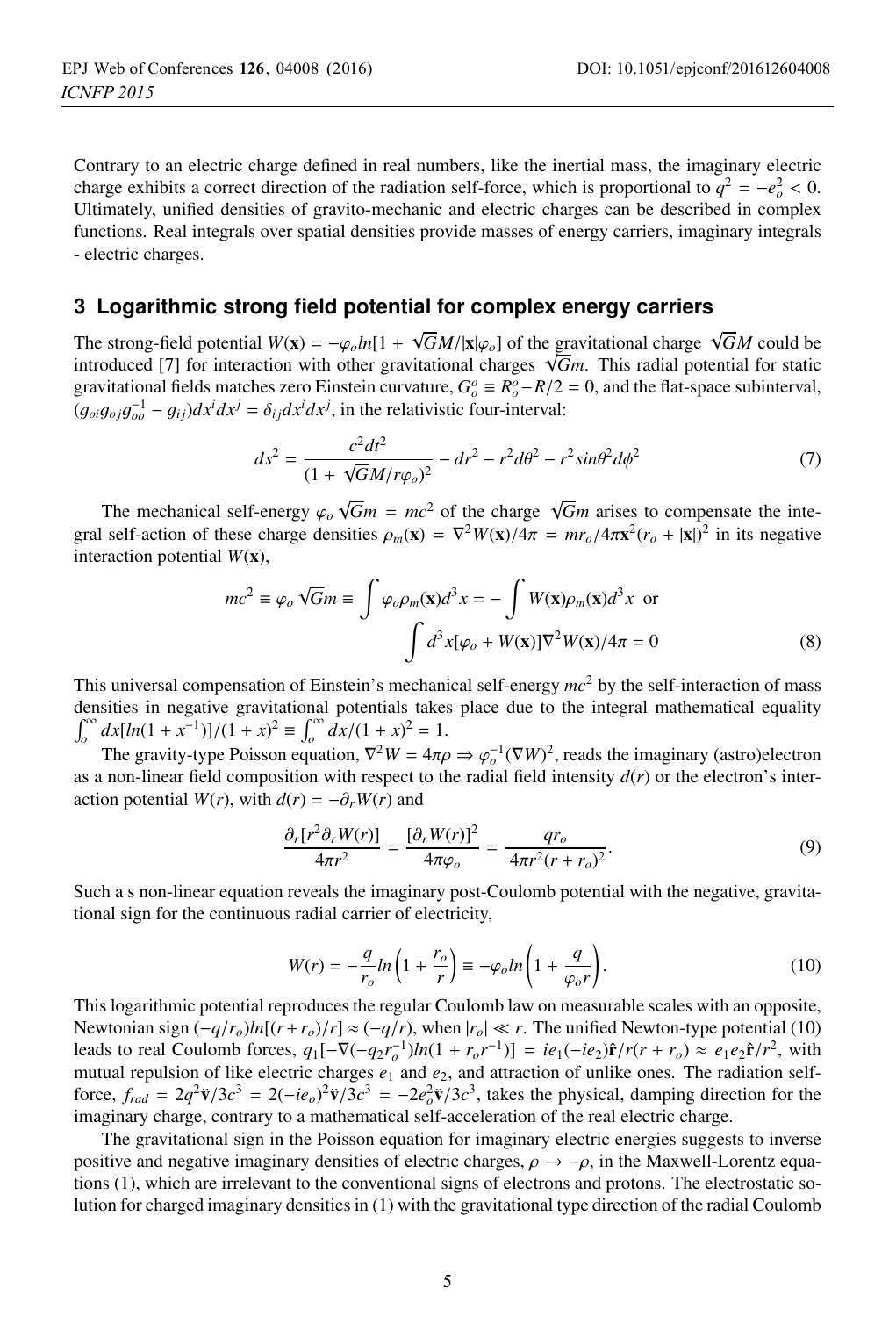field,  $\vec{D}(\mathbf{x}) = -Q\hat{\mathbf{x}}/|\mathbf{x}|(|\mathbf{x}| + Q\varphi_o^{-1})$ , facilitates the unification of gravity and electricity on the basis of one complex energy charge  $Q\varphi_a = (a + ia)c^2/\sqrt{G} \rightarrow (\sqrt{G}m + ie)c^2/\sqrt{G}$ . The Maxwell-Lorentz one complex energy charge  $Q\varphi_o \equiv (q_m + iq_e)c^2/\sqrt{G} \Rightarrow (\sqrt{G}m + ie)c^2/\sqrt{G}$ . The Maxwell-Lorentz<br>equations (1) for the massless elementary charge can be extended on complex energy flows of the equations (1) for the massless elementary charge can be extended on complex energy flows of the radial carrier with the elementary charge density  $ρ(\mathbf{r}, t) \equiv (\sqrt{G}m + ie)n(\mathbf{x}, t) = -div \vec{D}(\mathbf{x}, t)/4\pi$ ,<br>  $\begin{cases} \n\frac{d}{dv} \vec{B}(\mathbf{x}, t) \varphi_0 = 0 \n\end{cases}$ 

$$
\begin{cases}\n\text{div } \mathbf{B}(\mathbf{x}, t)\varphi_o = 0 \\
\text{curl } \vec{\mathbf{B}}(\mathbf{x}, t)\varphi_o = \vec{v} \text{div } \vec{\mathbf{D}}(\mathbf{x}, t)\varphi_o + \partial_t \vec{\mathbf{D}}(\mathbf{x}, t)\varphi_o \\
\text{curl } \vec{\mathbf{D}}(\mathbf{x}, t)\varphi_o = -\partial_t \vec{\mathbf{B}}(\mathbf{x}, t)\varphi_o.\n\end{cases} \tag{11}
$$

One may indeed remove from the Maxwell-Lorentz system of equations for the electron its density  $\rho(\mathbf{r}, t)$ , which is the function of fields in non-dual physics rather than an independent entity in the empty space paradigm.

The unified gravi-electric potential of the static system of complex charges  $q_k = \sqrt{G} m_k + i e_k \equiv \varphi_o z_k$ <br>iven by the analytic function is given by the analytic function,

$$
W(\mathbf{x}) = -\frac{c^2}{\sqrt{G}} ln\left(1 + \frac{z_1}{|\mathbf{x} - \mathbf{a}_1|} + \frac{z_2}{|\mathbf{x} - \mathbf{a}_2|} + \dots + \frac{z_n}{|\mathbf{x} - \mathbf{a}_n|}\right),\tag{12}
$$

which is responsible for the Equivalence Principle of passive and active energy densities in each point of the non-empty space plenum,

$$
\epsilon_p(\mathbf{x}) \equiv \frac{[-\nabla W(\mathbf{x})]^2}{4\pi} = \frac{\varphi_o \nabla^2 W(\mathbf{x})}{4\pi} \equiv \epsilon_a(\mathbf{x}).
$$
 (13)  
The volume energy integral of overlapping material spaces with paired interactions demonstrates

the system energy conservation due to interference exchanges 2*ab* in join densities  $(a + b)^2$ ,

$$
\mathcal{E}_{sys} \equiv \int \epsilon_p(\mathbf{x}) c^2 d^3 x = \frac{\varphi_o^2}{4\pi} \int \left( \frac{\frac{(\mathbf{x} - \mathbf{a}_1)z_1}{|\mathbf{x} - \mathbf{a}_1|^3} + \frac{(\mathbf{x} - \mathbf{a}_2)z_2}{|\mathbf{x} - \mathbf{a}_2|^3} + \dots + \frac{(\mathbf{x} - \mathbf{a}_n)z_n}{|\mathbf{x} - \mathbf{a}_n|^3}}{\frac{z_2}{|\mathbf{x} - \mathbf{a}_1|} + \frac{z_2}{|\mathbf{x} - \mathbf{a}_2|} + \dots + \frac{z_n}{|\mathbf{x} - \mathbf{a}_n|}} \right)^2 d^3 x \equiv \varphi_o^2 \sum_{k=1}^n z_k \equiv \sum_{k=1}^n \mathcal{E}_k, \quad (14)
$$

and the system energy compensation by self-interaction of charged densities in the potential (12),

$$
\frac{\varphi_o}{4\pi} \int \left( \frac{\frac{(\mathbf{x} - \mathbf{a}_1)z_1}{|\mathbf{x} - \mathbf{a}_1|^3} + \frac{(\mathbf{x} - \mathbf{a}_2)z_2}{|\mathbf{x} - \mathbf{a}_1|^3} + \dots + \frac{(\mathbf{x} - \mathbf{a}_n)z_n}{|\mathbf{x} - \mathbf{a}_n|^3}}{\frac{z_1}{1 + \frac{z_1}{|\mathbf{x} - \mathbf{a}_1|} + \frac{z_2}{|\mathbf{x} - \mathbf{a}_n|}} \right)^2 \left[ 1 - \ln \left( 1 + \frac{z_1}{|\mathbf{x} - \mathbf{a}_1|} + \frac{z_2}{|\mathbf{x} - \mathbf{a}_2|} + \dots + \frac{z_n}{|\mathbf{x} - \mathbf{a}_n|} \right) \right] d^3 x \equiv 0. \tag{15}
$$

## **4 Gravitation repulsion by dense mass-energy fields**

For a pure mechanical system, for example, the volume energy (14) of nonempty space at  $z_k \Rightarrow$  $Gm_k/c^2 \equiv r_k$  can be represented analytically at  $r_k + r_l \ll |\mathbf{a}_k - \mathbf{a}_l|$  as a sum of GR metric energy,

$$
\mathcal{E}_{GR} \approx \int \frac{\varphi_o^2 r_1^2 d^3 x}{4\pi |\mathbf{x}|^4 (1 + \frac{r_1}{|\mathbf{x}|} + \frac{r_2}{|\mathbf{a}_1 - \mathbf{a}_2|} + \dots + \frac{r_n}{|\mathbf{a}_1 - \mathbf{a}_n|^2})^2} + \int \frac{\varphi_o^2 r_2^2 d^3 x}{4\pi |\mathbf{x}|^4 (1 + \frac{r_1}{|\mathbf{a}_2 - \mathbf{a}_1|} + \frac{r_2}{|\mathbf{x}|} + \dots + \frac{r_n}{|\mathbf{a}_2 - \mathbf{a}_n|^2})^2} \qquad (16)
$$
  
+...+
$$
\int \frac{\varphi_o^2 r_n^2 d^3 x}{4\pi |\mathbf{x}|^4 (1 + \frac{r_1}{|\mathbf{a}_n - \mathbf{a}_1|} + \frac{r_2}{|\mathbf{a}_n - \mathbf{a}_2|} + \dots + \frac{r_n}{|\mathbf{x}|})^2} = \sum_{i=1}^n \mathcal{E}_i \sqrt{g_{oo}^{*i}(\mathbf{a}_i)} \approx \sum_{i=1}^n \left( m_i c^2 - m_i \sum_{k \neq i} \frac{Gm_k}{R_{ik}} \right) > 0,
$$

with  $E_2 \equiv m_2 c^2 \sqrt{g_{oo}^{2/2}(\mathbf{a}_2)} \equiv m_2 c^2 / (1 + \frac{r_1}{|\mathbf{a}_2 - \mathbf{a}_1|} + \frac{r_3}{|\mathbf{a}_2 - \mathbf{a}_3|} + ... + \frac{r_n}{|\mathbf{a}_2 - \mathbf{a}_n|}$  , for instance, and the interference (dark) part of the system energy,

$$
E_{dark} = \frac{\varphi_o^2}{4\pi} \sum_{i=1}^n \sum_{k \neq i}^n \int_0^{2\pi} d\varphi \int_0^{\infty} r^2 dr \int_0^{\pi} \frac{r_i r_k (r^2 - R_{ik}r \cos\theta) \sin\theta d\theta}{r^3 (R_{ik}^2 + r^2 - 2R_{ik}r \cos\theta)^{3/2}} \approx \sum_{i=1}^n \left( m_i \sum_{k \neq i}^n \frac{Gm_k}{R_{ik}} \right) > 0. \quad (17)
$$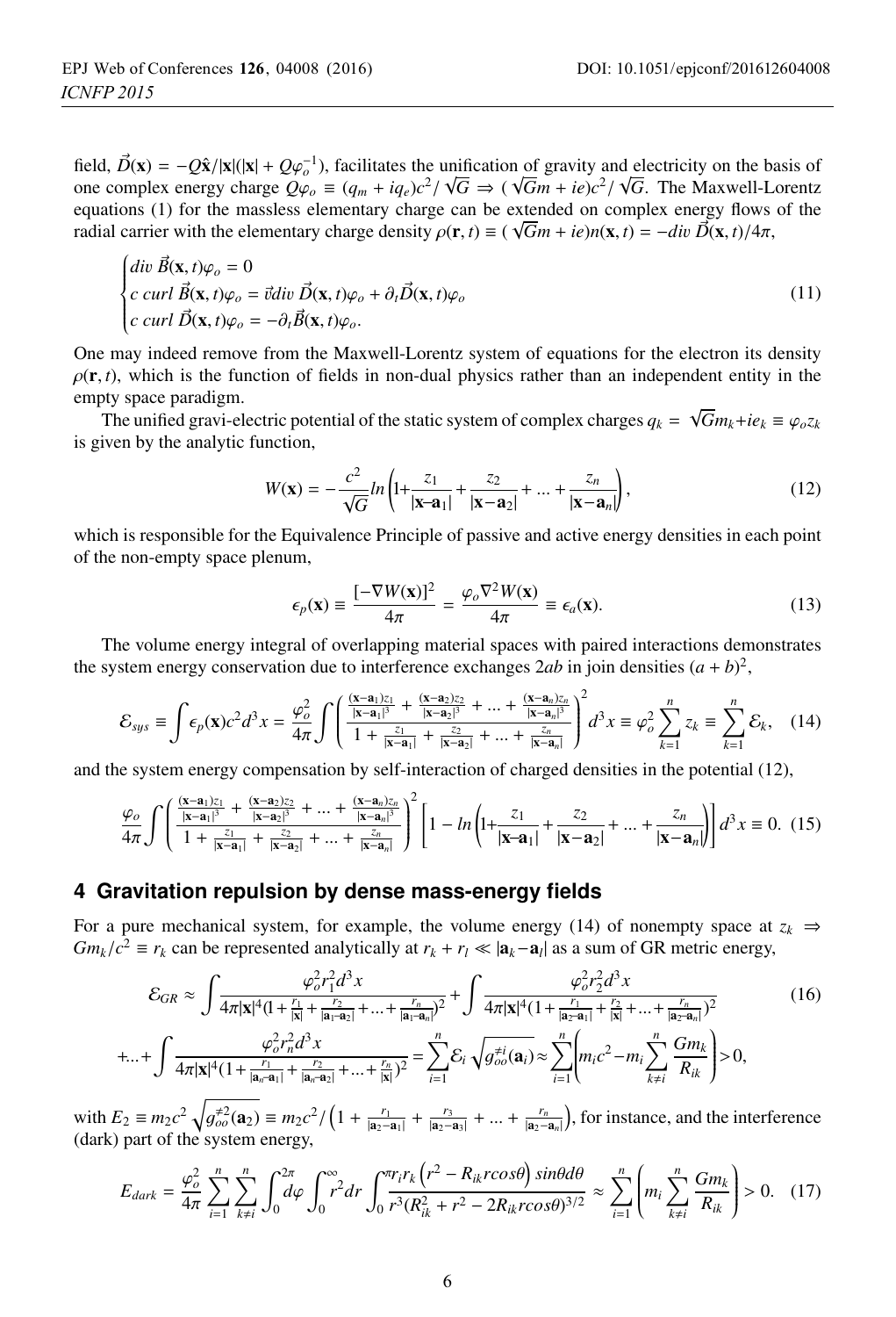Any mechanical system tends to an equipartition distribution of energy between available degrees of freedom that results from  $(16)$ - $(17)$  to Newtonian gravitational attraction  $(16)$  in week fields with low dark energy (17), but to gravitational repulsion in dense energies with an excess of the dark component. Indeed, the radial fall speed  $dr/dt = \pm c \sqrt{g_{oo}(1 - g_{oo})}$  can be found from the GR interval equation  $(dr/ds)^2 + (r d\phi/ds)^2 - E_m^2/m^2 g_{oo} = -1$  at  $E_m/m \equiv c^2 \sqrt{g_{oo}} / \sqrt{1 - v^2 c^{-2}} = const \Rightarrow 1$  and  $d\varphi/ds = 0$ ,  $ds = \sqrt{g_{oo}}cdt \sqrt{1 - v^2c^{-2}}$ ,  $v^2 = (dr/\sqrt{g_{oo}}dt)^2$ . Then, coordinate time acceleration  $d^2r/dt^2$ in the flat space metric (7) with  $g_{oo}(r) = r^2/(r + r_o)^2$ ,

$$
d^2\mathbf{r}/dt^2 = -c^2r_o\mathbf{r}(r^2 - 2r_o r - r_o^2)/(r + r_o)^5,
$$
\n(18)

universally describes both the Newton attraction  $-r_0c^2\mathbf{r}/r^3$  for  $r_0 \ll r$  and the strong field GR repul- $\sin^{-1} \frac{r^2}{r_o^2}$  for  $r \ll r_o \equiv GM/c^2$ .<br>The radial dimension of the N

The radial dimension of the Metagalaxy is less than its gravitational scale  $R_o = GM_{Meta}/c^2$  as is widely accepted. According to (18), this dense Metagalaxy should repeal its material elements behind  $R_o(1 + \sqrt{2})$ . The strong-field limit, when  $r \ll r_o$  and  $dr/dt \approx cr/R_o \Rightarrow rH_o$ , corresponds to the measured Hubble velocities of expanding galaxies at  $R \rightarrow c/H = 1.3 \times 10^{26} m$  that computes the measured Hubble velocities of expanding galaxies at  $R_o \Rightarrow c/H_o = 1, 3 \times 10^{26} m$  that computes  $M_{Meta} = R_0 c^2/G = 1.8 \times 10^{53} kg$  very close to direct observations. Acceleration of the Universe expansion in the dense mass-energy limit,  $d^2r/dt^2 = c^2r/R_o^2 \Rightarrow rH_o^2$ , is proportional to the distance *r* that redefine the Hubble velocity as  $V_{tt} = r f(t) = rH(1 + H t)$ that redefine the Hubble velocity as  $V_H = rf(t) = rH_o(1 + H_o t)$ .

#### **5 Maxwell equations are local energy identities in non-dual physics**

By pairing locally energy densities of the radial field and the continuous particle, one also unifies in (10) gravi-mechanical and electric self-energies  $q\phi_o \Rightarrow Q\phi_o = (\sqrt{G}m + ie)c^2/\sqrt{G}$ . Such a double<br>unification (particle with field and gravity with electricity that was predicted many vears ago [21] unification (particle with field and gravity with electricity that was predicted many years ago [2]) assumes the application of the complex charge  $q \Rightarrow Q = (\sqrt{Gm} + ie)$  in the logarithmic potential (10) for non-empty space. The sphere of the microscopic radius  $|r_0| = |Q/\varphi_0|$  contains exactly half of the complex electron charge *Q*. The other half of the elementary astrocharge is distributed over micro, macro, and mega scales in the Universe, which is already known [8] as the non-local material system.

The electron's density scale  $|r_0| \approx e_o \sqrt{G/c^2} = 1,38 \times 10^{-34} cm$  is even less than the Planck's length,<br>  $\sqrt{h_0}(\sqrt{G/c^2}) = 1.62 \times 10^{-33} cm$  and surely is much smaller of the current limit  $10^{-17} cm$  for space  $l_p \equiv \sqrt{\hbar c}(\sqrt{G/c^2}) = 1,62\times10^{-33}cm$ , and surely is much smaller of the current limit  $10^{-17}cm$  for space<br>inhomogeneity measurements. The ratio of classical and quantum scales.  $|r|^2/l^2 = \alpha \approx 1/137$ , can inhomogeneity measurements. The ratio of classical and quantum scales,  $|r_o|^2/l_p^2 \equiv \alpha \approx 1/137$ , can<br>shed some light on the physical origin of the Sommerfeld (fine-structure) constant. The very small shed some light on the physical origin of the Sommerfeld (fine-structure) constant. The very small spatial scale 10−<sup>34</sup>*cm* for main densities of the radial electron explains the formal success of the δoperator modeling of the nonlocal energy carrier by the point matter approximation. The formal interaction of such point-like concentrations of energy with external weak distributions of energy is conceptually incorrect for extended charges due to their global overlap in the entire Universe.

One can verify quantitatively that the complex astrocharge distribution,  $\rho(r) = Qn(r) = (\sqrt{G}m + (r) \text{ with } r = Q\sqrt{G}/c^2$  generates the potential (10) under the regular integral rule for classical *ie*)*n*(*r*) with  $r_o = Q \sqrt{G/c^2}$ , generates the potential (10) under the regular integral rule for classical gravitation and electrodynamics gravitation and electrodynamics,

$$
\frac{(-Q)}{r_o}ln\left(1+\frac{r_o}{r}\right) = \int \frac{(-Q)n(r')dv'}{|\vec{r}-\vec{r}'|} = -\int_o^{\infty} \int_{-\pi/2}^{\pi/2} \int_o^{2\pi} \frac{d\phi' \sin\theta' d\theta' r'^2 dr'}{\sqrt{r^2+r'^2-2rr'cos\theta'}} \frac{Qr_o}{4\pi r'^2(r'+r_o)^2}
$$

$$
= -\int_o^{\infty} \frac{dr'\,Qr_o}{(r'+r_o)^2} \left(\frac{|r'+r|-|r'-r|}{2rr'}\right) = -\int_r^{\infty} \frac{Qdr'}{r_o} \left(\frac{1}{r'}-\frac{1}{r'+r_o}\right) = \int_r^{\infty} \hat{\mathbf{r}}' \vec{D}(r')dr' = W(r). \tag{19}
$$

Notice that the potential  $W(r)$  coincides with the work associated with the replacement of a unit probe (positive) charge from the point *r* to  $\infty$  against the radial field  $\hat{\mathbf{r}}' \vec{D}(r') = D(r) = -\partial_r W(r)$ . The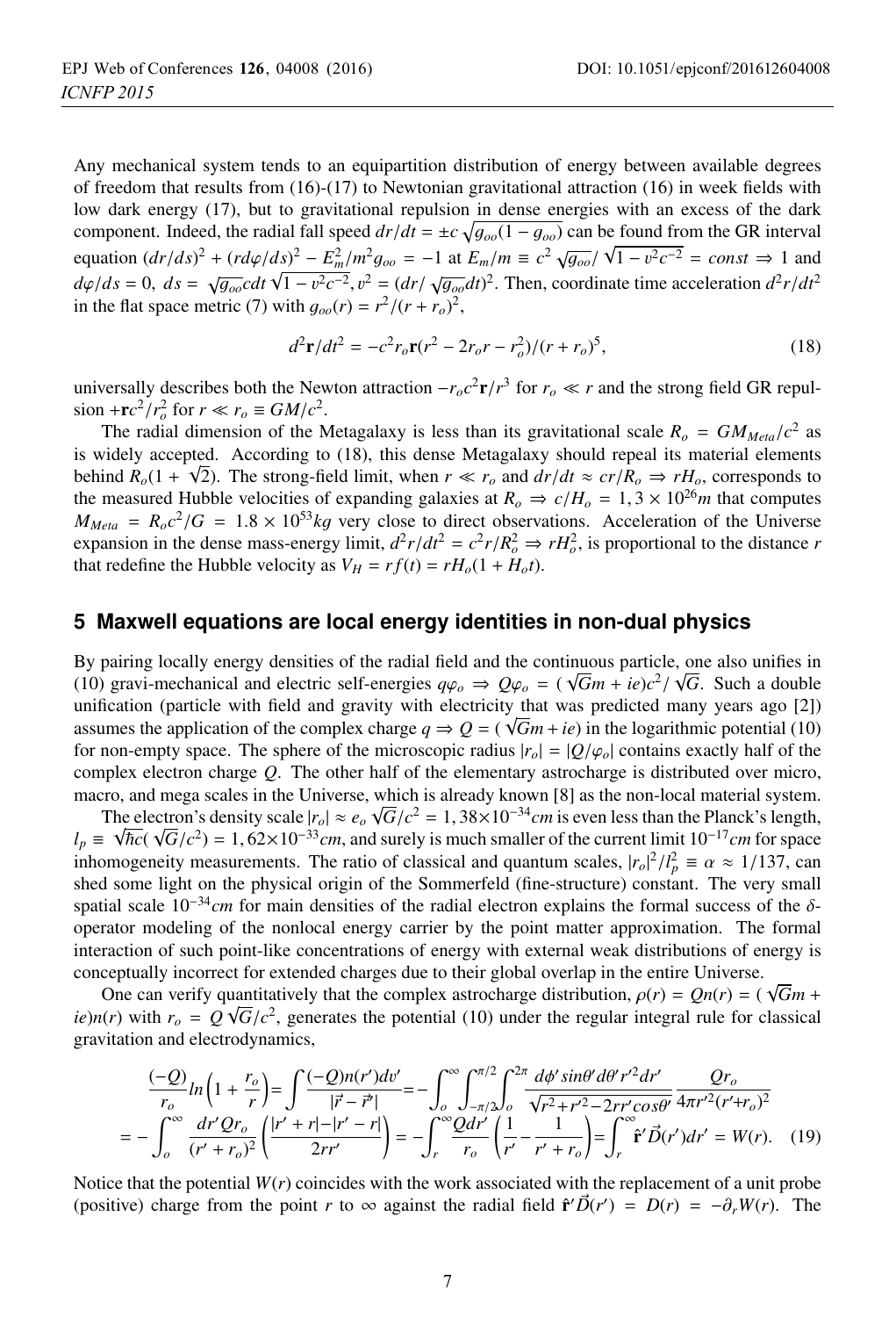integration over *r'* within  $0 \le r' \le r$  vanishes identically in (19) in agreement with the physical meaning of potentials for a probe body.

Like the first pair of Maxwell field identities,  $\nabla_{\lambda}F_{\mu\nu} + \nabla_{\mu}F_{\nu\lambda} + \nabla_{\nu}F_{\lambda\mu} \equiv 0$ , the second pair of Maxwell current equations can also be considered (in the non-empty space paradigm) as identities for balanced momentums  $\rho \varphi_o u^\mu/c$  of (yin-yang) paired energy densities,

$$
\begin{cases}\n[\nabla_{\lambda}F_{\mu\nu}(x) + \nabla_{\mu}F_{\nu\lambda}(x) + \nabla_{\nu}F_{\lambda\mu}(x)]\varphi_o/4\pi c \equiv 0 \\
[\delta^{\mu}_\lambda - u^{\mu}(x)u_\lambda(x)]\nabla_{\nu}F^{\nu\lambda}(x)\varphi_o/4\pi c \equiv 0.\n\end{cases}
$$
\n(20)

Here we used the following identical relations for classical fields:

$$
\begin{cases}\n\nabla_{\mathbf{v}} F^{\mathbf{v}\mu}(x) \equiv 4\pi j^{\mu}(x)/c \equiv 4\pi \rho(x) u^{\mu}(x) \\
u_{\mu}(x)\nabla_{\mathbf{v}} F^{\mathbf{v}\mu}(x) \equiv 4\pi \rho(x) \\
\nabla_{\mathbf{v}} F^{\mathbf{v}\mu}(x) \equiv u^{\mu}(x) u_{\lambda}(x) \nabla_{\mathbf{v}} F^{\mathbf{v}\lambda}(x).\n\end{cases}
$$
\n(21)

The energy-momentum balance of paired 4-vector flows in the second identity (20) clams the absence of curl energy currents along directions normal to the 4 velocity  $u^{\mu}$  of field-energy densities, where  $u_{\mu}u^{\mu} = 1$ . These is no much sense to introduce particles at all in the non-dual scheme for fieldenergy identities (20). In other words, material reality is nothing but inhomogeneous energy flows through all spatial points of the Universe.

Once one identified electric currents with field-energy flows in the Maxwell-Lorentz theory for extended electrons, the variation techniques for non-dual material fields should be different from textbook variation procedures of the empty space physics. Indeed, the current Maxwell equations were derived in the dual approach from the summary action of fields and particles varied and fixed independently, like  $\delta(A_\mu j^\mu) = j^\mu \delta A_\mu$ . In non-dual physics, variations of self-energy of material flows in their potentials  $\delta(A - j^\mu)$  are equal to the sum  $j^\mu \delta A + A \delta j^\mu$  with the double variational result in their potentials  $\delta(A_\mu j^\mu)$  are equal to the sum  $j^\mu \delta A_\mu + A_\mu \delta j^\mu$ , with the double variational result

$$
\delta(cA_{\mu}\nabla_{\nu}F^{\nu\mu}/4\pi) = (c/4\pi)[\delta A_{\mu}\nabla_{\nu}F^{\nu\mu} + A^{\mu}\nabla^{\nu}(\partial_{\mu}\delta A_{\nu} - \partial_{\nu}\delta A_{\mu})] \Rightarrow (c/2\pi)\nabla_{\nu}F^{\nu\mu}\delta A_{\mu} = 2j^{\mu}\delta A_{\mu}.
$$
 (22)

Therefore, the Lagrangian for non-dual charged energies should posses double electromagnetic densities  $F_{\mu\nu}F^{\mu\nu}$  in the non-empty space action,

$$
S_{n-em} = -\frac{1}{c} \int d\Omega \left[ \frac{1}{c} A_{\mu} j^{\mu} + \frac{1}{8\pi} F_{\mu\nu} F^{\mu\nu} \right],
$$
 (23)

compared to the dual (field + matter) approach. Then the variations of (23) with respect to four field potentials  $A_{\mu}$  result in the Maxwell relation  $4\pi j^{\mu}/c = \nabla_{\nu} F^{\nu\mu}$  or energy flow identities in (20) which is<br>the Lagrange equation of motion. It is worth to note, that the non-empty space action (23) vanished the Lagrange equation of motion. It is worth to note, that the non-empty space action (23) vanished on the Lagrange variation trajectories:

$$
S_{n-em} = -\frac{1}{c} \int d\Omega \left[ \frac{1}{c} A_{\mu} j^{\mu} + \frac{1}{8\pi} F_{\mu\nu} F^{\mu\nu} \right] = -\int \frac{d\Omega}{8\pi c} \left[ 2A_{\mu} \nabla_{\nu} F^{\nu\mu} + (\partial_{\mu} A_{\nu} - \partial_{\nu} A_{\mu}) F^{\mu\nu} \right]
$$

$$
= -\int \frac{d\Omega}{4\pi c} A_{\mu} \nabla_{\nu} (F^{\nu\mu} - F^{\mu\nu}) - \oint \frac{dS_{\mu}}{4\pi c} A_{\nu} F^{\mu\nu} = 0 + 0 = 0. \tag{24}
$$

In other words, self interactions of extended charges in electrodynamics balance their electric selfenergies like gravitational self-interactions in (8) balance mechanical self-energies *mc*<sup>2</sup> of elementary mass-energy carriers. This is an expected result that motion along Lagrange trajectories, like (20), nullifies the action integral. Recall that the conventional current+field electromagnetic action in dual physics with  $F_{\mu\nu}F^{\mu\nu}/16\pi$  instead of  $F_{\mu\nu}F^{\mu\nu}/8\pi$  does not match such a path nullification in the Lagrange variation formalism.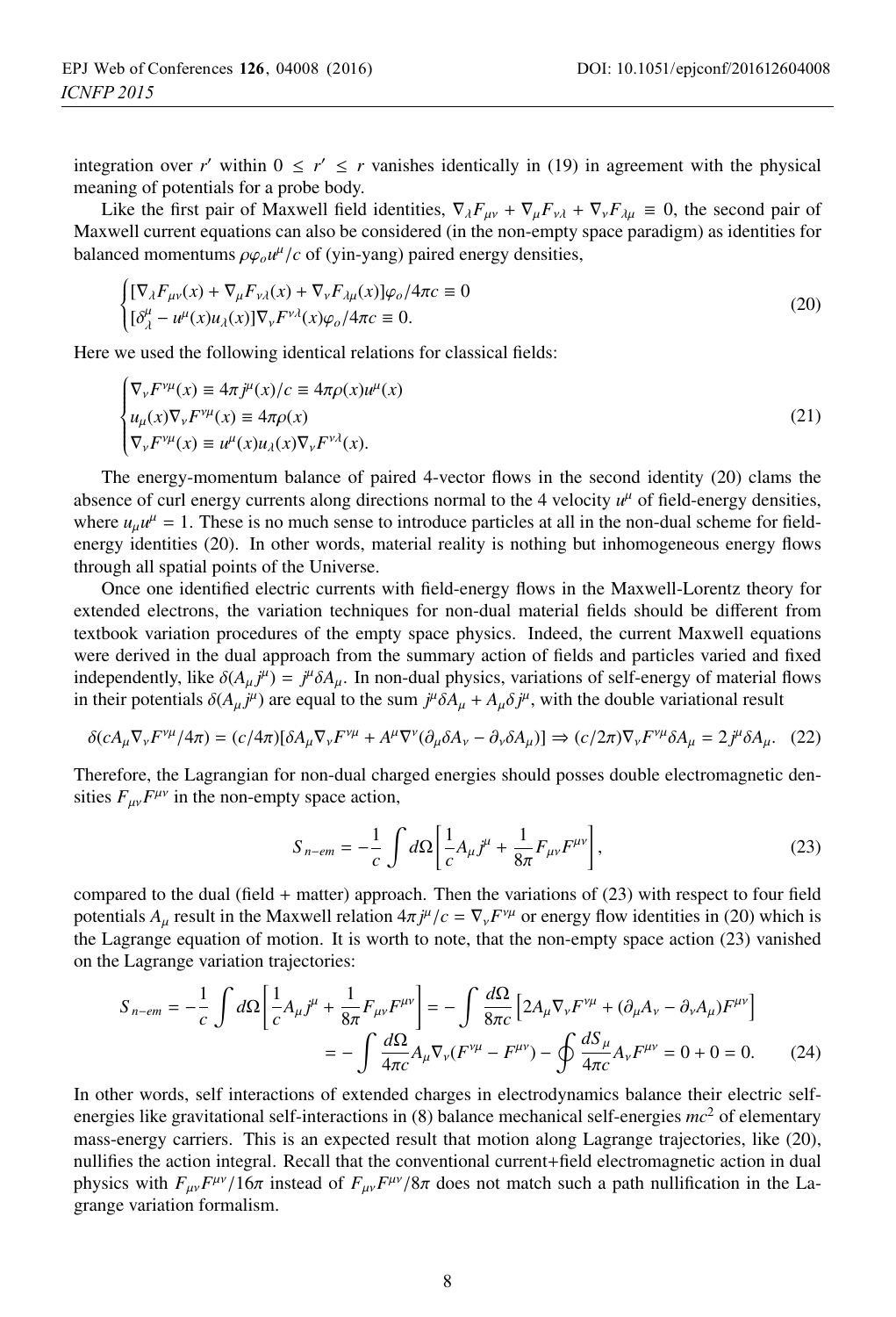### **6 Inward and outward longitudinal waves within the continuous electron**

Sphere radial currents or moving electric densities under strict spherical symmetry do not generate magnetic fields in Maxwell's electrodynamics as is well known. Such magnetic-field-free currents may equally have inward and outward directions with respect to a center of the radial electron. Timevarying currents of charged densities should be balanced by time-varying Maxwell displacement currents. In other words, the static radial shape of the elementary charge (associated with its static Coulomb field) may be accompanied by radial wave modulations with longitudinal electric induction.

Periodical inward,  $(-\hat{\mathbf{r}}V_l)\rho_{in}(r,t)$ , and outward,  $\hat{\mathbf{r}}V_l\rho_{out}(r,t)$ , currents, where  $\hat{\mathbf{r}} \equiv \vec{r}/r$ , are balanced by radial displacement currents  $\partial_t d_{in}(r, t) \hat{\mathbf{r}}$  and  $\partial_t d_{out}(r, t) \hat{\mathbf{r}}$ , respectively, with  $div[d_{in}(r, t) \hat{\mathbf{r}}]$  =  $4\pi \rho_{in}(r, t)$  and  $div[d_{out}(r, t)\hat{\mathbf{r}}] = 4\pi \rho_{out}(r, t)$ :

$$
\left\{V_l\partial_r r^2[d_{out}(r,t) - d_{in}(r,t)] + r^2\partial_t[d_{out}(r,t) + d_{in}(r,t)]\right\}\hat{\mathbf{r}}/r^2 = 0.
$$
\n(25)

This classical equation for balanced radial currents with the spherical symmetry has wave solutions along both outward and inward directions,

$$
\begin{cases}\n\vec{d}_{out}(r,t) = \hat{\mathbf{r}}qa_{out}cos(\omega t - kr + \varphi_{out})/r^2 \\
\vec{d}_{in}(r,t) = -\hat{\mathbf{r}}qa_{in}cos(\omega t + kr + \varphi_{in})/r^2\n\end{cases}
$$
\n(26)

These wave modulations with  $k = \omega/V_l$  are responsible for dynamical reshaping of the continuous elementary charge *q* in external fields. Such longitudinal waves within the elementary charged continuum keep its energy, while transverse electromagnetic waves are responsible for energy exchanges between different carriers of energy. In general, the dimensionless wave amplitudes *aout* and *ain* may have different complex values related to power of longitudinal waves within the extended electron. However, there are no internal power flows within the elementary continuum in equilibrium. In this case, superposition of outward and inward waves (26) can exist as a standing wave,

$$
\vec{d}_{stan}(r,t) = \frac{qa\hat{\mathbf{r}}}{r^2} [cos(\omega t - kr) - cos(\omega t + kr)] = \frac{2qa\hat{\mathbf{r}}}{r^2} sinkr \cdot sin\omega t,
$$
 (27)

with its time-averaged energy integral over the elementary charge volume,

$$
E_{a,\omega} = \int_0^\infty \frac{(2qa)^2 \sin^2 kr \, \langle \sin^2 \omega t \rangle}{4\pi r^4} 4\pi r^2 dr = 2q^2 a^2 \int_0^\infty dr \frac{\sin^2 kr}{r^2} = \pi a^2 q^2 \frac{\omega}{V_l}.\tag{28}
$$

A set of internal standing waves (27) with different frequencies  $\omega$  and amplitudes *a* may play in Maxwell's electrodynamics the same role as the foam of virtual photons around to the quantum electron in wave mechanics. De Broglie was first who assigned in 1923 the internal wave process to each elementary particle with inertia. And later he specified this wave process for his unique physical interpretation of quantum phenomena [10]. We tend to support the internal wave process in therms of radial wave modulations (26)-(28) which shed some "classical' light on the celebrated doubleslit experiment. In fact, not only quantum mechanics but also Maxwell's theory of classical electric fields and electric energy flows may comment on the wave motion of continuous electrons. One day classical and quantum electrodynamics will lead to similar wave physics for the elementary charge.

### **7 Conclusions**

Unified electric currents and mass flows of the elementary continuous carrier are proportional to electric energy and mas-energy flows, respectively, of this carrier. The radial Maxwell-Lorentz electron